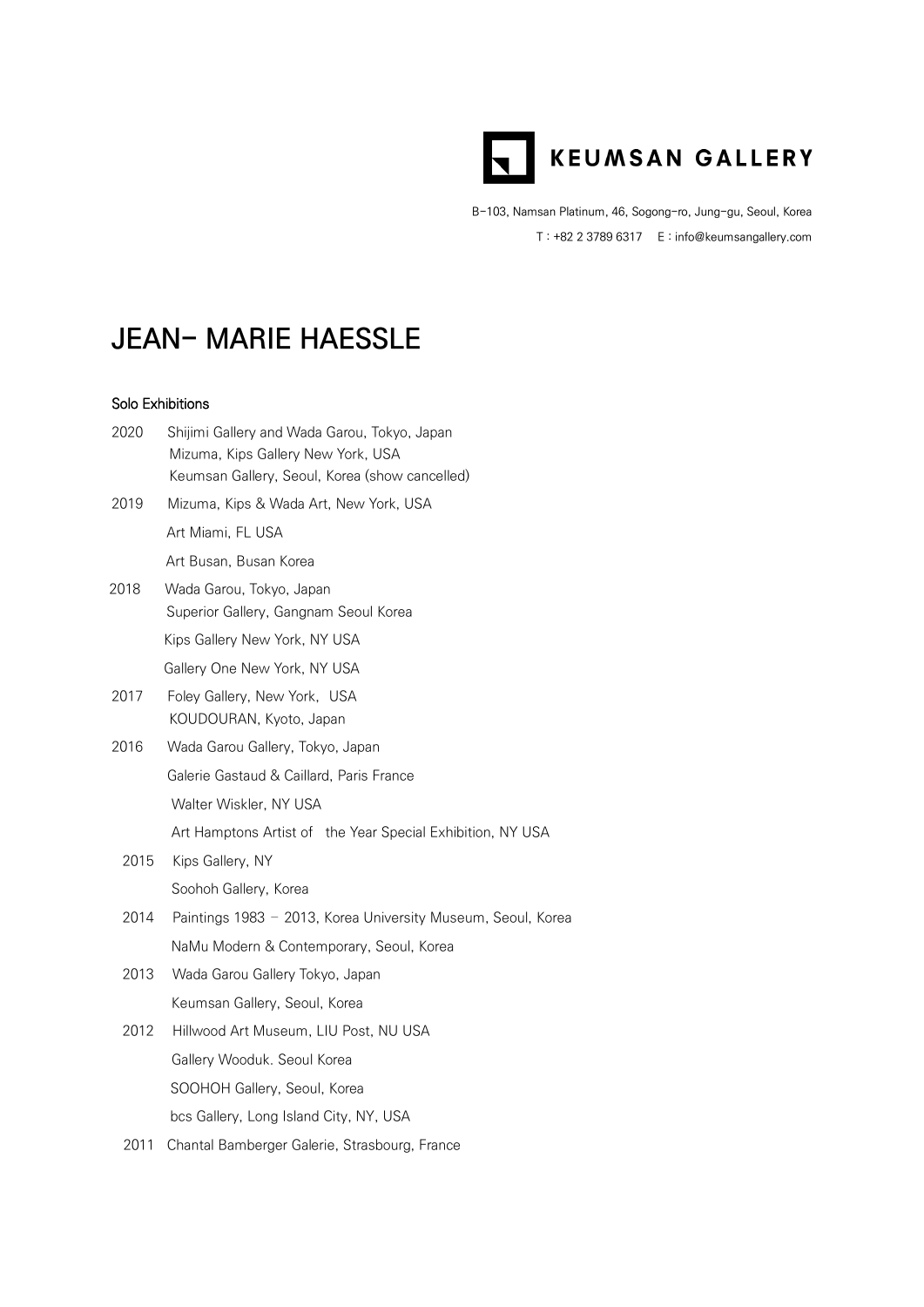Whitelabs Gallery, Milan, Italy

Kips Gallery New York, NY USA

- 2010 DavidRichard contemporary, Santa Fe NM, USA Gallery AKA Space, Seoul Korea Gallery One Tokyo, Japan
- 2009 Kips Gallery New York, NY USA La Minoterie Penze, France
- 2008 Galerie Claire Gastaud, Clermont-Ferrand, France Kips Gallery, New York, NY USA
- 2007 Kips Gallery, New York, NY USA
- 2000 Gallery Yvonamor Palix, Mexico DF Mexico
- 1997 Galerie Gastaud & Caillard, Paris France Galerie Prebet, Roanne France Galerie de la Tour, Altkirch France Ecole des Beaux Arts de Metz, Metz France Kunsthous Santa Fe, San Miguel de Allende Mexico Museo de Art, Queretaro Mexico Museo Regional de Tlaxcala, Tlaxcala Mexico
- 1996 Kim Foster Gallery, New York NY USA Galerie Gastaud, Clermont-Ferrand France
- 1995 Kim Foster Gallery, New York NY USA Galerie Gastaud & Caillard, Paris France Center Europeen d'action Artistiques Contemporaines, Strasbourg France Galerie Athisma, Lyon France
- 1994 Chateau du Grand Jardin, Joinville France
- 1993 Galerie Catherine Fletcher, Paris France
- 1991 Galerie Gastaud, Clermont-Ferrand France Galerie Athisma, Lyon France
- 1989 FCI Institut, New York NY USA Galerie Jade, Colmar France Galerie Laurentienne, Bordeaux France
- 1988 Galerie Lucien Durand, Paris France
- 1987 Galerie Lucien Durand, Paris France Guggenheim Gallery, Miami Florida USA
- 1986 LittleJohn-Smith Gallery, New York NY USA
- 1985 Reynold Kerr Gallery, New York NY USA Taylor Hudson Gallery, Boca Raton Florida USA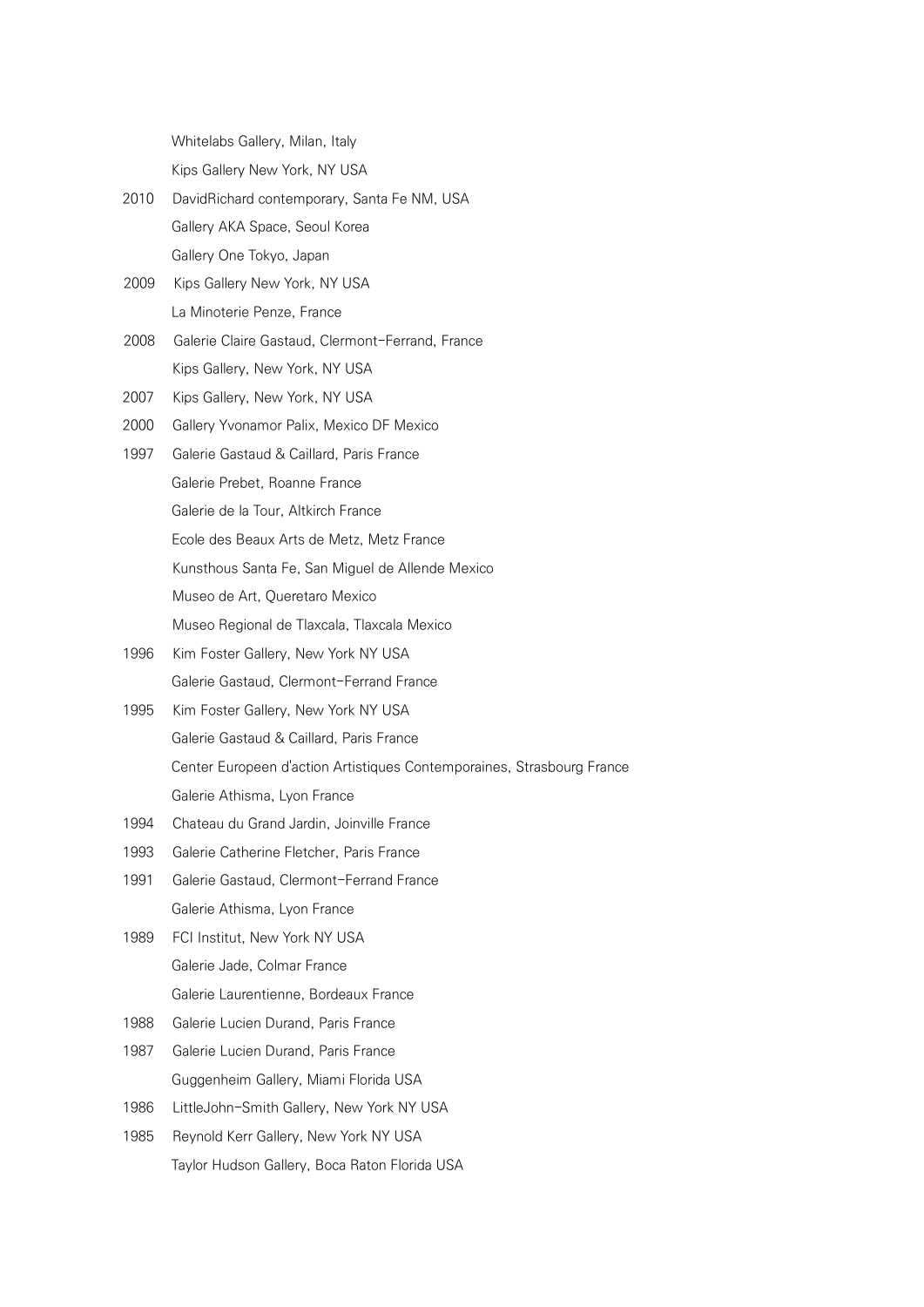- 1981 Gabrielle Bryers Gallery, New York NY USA
- 1980 RR Gallery, New York NY USA
- 1979 National Academy of Sciences, Washington DC USA The Atlantic Gallery, Washington DC USA
- 1973 Westbroadway Gallery, New York NY USA
- 1972 Westbeth Gallery, New York NY USA
- 1968 Panoras Gallery, New York NY US

## Selected Group Exhibitions

- 2019 Busan Art Fair, Kips gallery, Busan, Korea Kiaf Art Fair, Mizuma, Kips & Wada Art, Seoul, Korea Osaka art fair, Wada Garou, Tokyo, Japan
- 2018 Mizuma, Kips & Wada Art, New York, NY USA Busan Art Fair, Kips gallery, Busan, Korea Wada Garou, Tokyo, Japan
- 2017 Busan Art fair, Kips Gallery, Busan, Korea
- 2016 Busan Art fair, Kips Gallery, Busan, Korea Art Hamptons, Kips Gallery, NY USA Busan Museum of Art, Busan, Korea "Master Works" Galerie Claire Gastaud, Clermont-Ferrand France "Diaspora in Contemporary Art" Permanent Mission of the Republic of Korea to the United Nation , NY USA Corps Accords Pôle Culturel, Drusenheim, France Salon Zurcher, Zurcher Gallery, New York, NY USA
- 2015 Palm Springs Art Fair, Kips Gallery, CA USA Houston Art Fair, Kips Gallery, Houston TX, USA Art Hamptons, Kips Gallery, NY USA KIAF Art Fair, Kips Gallery, Seoul, Korea Busan Art fair, Kips gallery, Busan Korea
- 2014 CIGEE China International Gallery Exposition, Kips Gallery, Beijing, China Palm Springs Art Fair, Kips gallery, CA USA Houston Art Fair, Kips Gallery, Houston TX, USA Art Hamptons, Kips Gallery, NY USA KIAF Art Fair, Kips Gallery, Seoul, Korea David Richard Contemporary, Santa Fe NM USA
- 2013 KIAF, Seoul, Korea Hampton Art Fair, New York, USA Art Show Busan, Busan, Korea Art San Francisco, San Francisco, USA Houston Art Fair, Houston, USA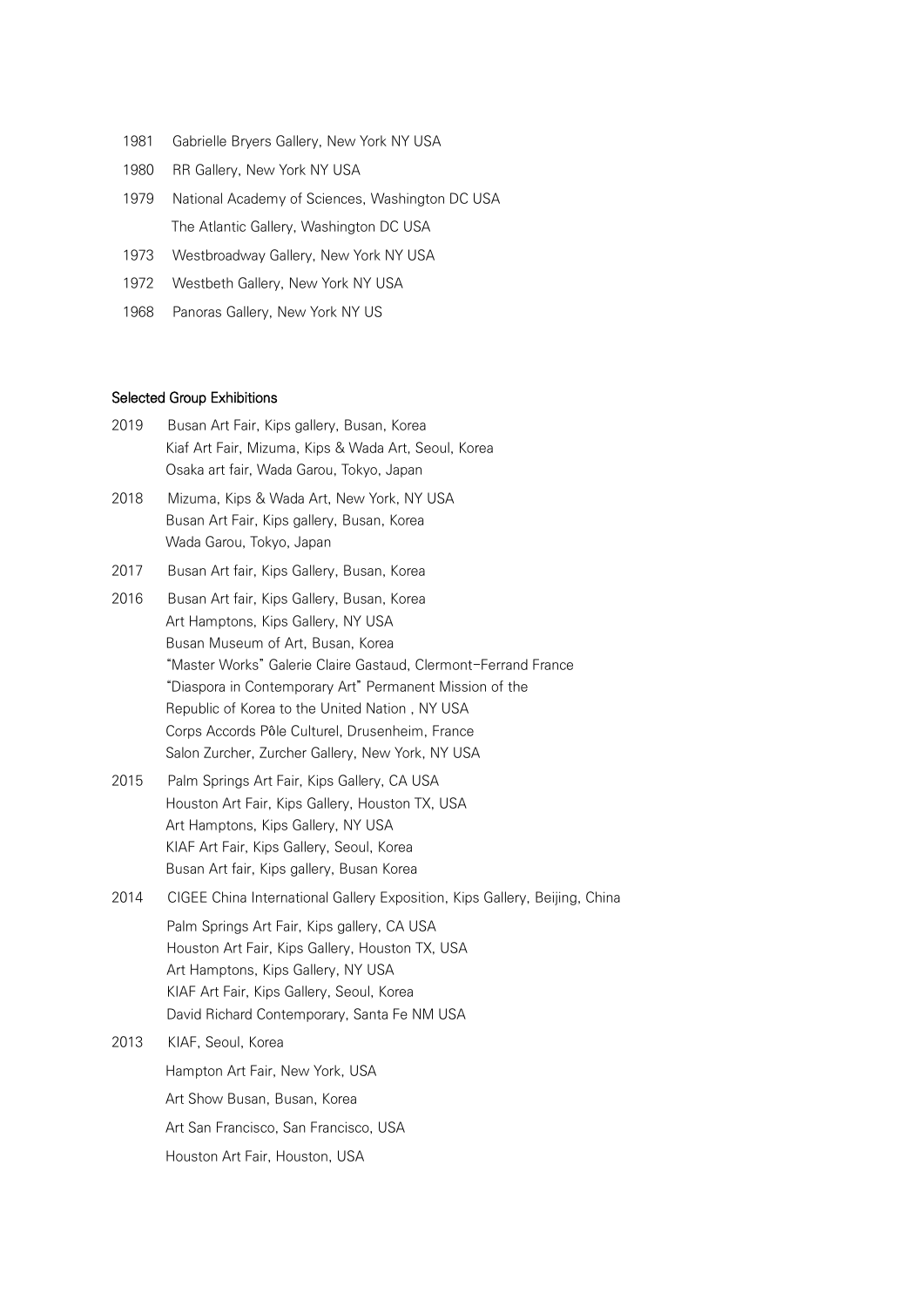LA Art Show, Los Angeles, USA

| 2012 | KIAF, Seoul, Korea                                                  |
|------|---------------------------------------------------------------------|
|      | Red Dot Art Fair, Miami, USA                                        |
|      | Art Show Busan, Kips Gallery, Busan, Korea                          |
|      | Art San Francisco, Kips Gallery, San Francisco, USA                 |
|      | Houston Art Fair, David Richard Contemporary, Houston, USA          |
| 2011 | KIAF, Seoul, Korea                                                  |
|      | Red Dot Art Fair, New York, USA                                     |
|      | Art Chicago, Kips Gallery, New York, USA                            |
|      | Art San Francisco, Kips Gallery, San Francisco, USA                 |
|      | Houston Art Fair,, David Richard Contemporary, Houston, USA         |
| 2010 | David Richard Contemporary, Santa Fe, USA                           |
|      | Claire Gastaud Galerie, Clermont-Ferrand, France                    |
|      | KIAF, Seoul, Korea                                                  |
|      | Korean Art Fair, New York, USA                                      |
|      | Hong Kong Art Fair, Hong Kong, Hong Kong                            |
| 2009 | Kips Gallery, New York, USA                                         |
| 2008 | Bridge Art Fair Miami, Kips Gallery, Miami, USA                     |
| 2007 | Kips Gallery, New York, USA                                         |
| 2004 | Mexico Arte Contemperano, Gallery Yvonamor Palix, Mexico DF, Mexico |
| 2003 | Galerie Kahn, Strasbourg, France                                    |
| 2002 | Art Chicago, Gallery Yvonamor Palix, Chicago, USA                   |
|      | St' Art, Galerie Khan, Strasbourg, France                           |
|      | Art Paris, Galerie Claire Gastaud, Paris, France                    |
| 2001 | Art Chicago, Gallery Yvonamor Palix, Chicago, USA                   |
| 2000 | Art Chicago, Gallery Yvonamor Palix, Chicago, USA                   |
|      | En construccion, Universidad de Guanajuato, Guanajuato, Mexico      |
|      | Nomad Territories, DFN Gallery, New York, USA                       |
| 1999 | Gallery Yvonamor Palix, Mexico DF, Mexico                           |
| 1998 | Albright-Knox Galleries, Buffalo, USA                               |
|      | Galerie Gastaud, Clermont-Ferrand, France                           |
| 1997 | Kim Foster Gallery, New York, USA                                   |
|      | Galerie Gastaud, Clermont-Ferrand, France                           |
|      | Eric Linard Galerie, La Garde Adhemar, France                       |
|      | Museo de Arte, Queretaro, Mexico                                    |
| 1996 | Art Chicago, Kim Foster gallery, Chicago, USA                       |
|      | Blue, Broadway Gallery, New York, USA                               |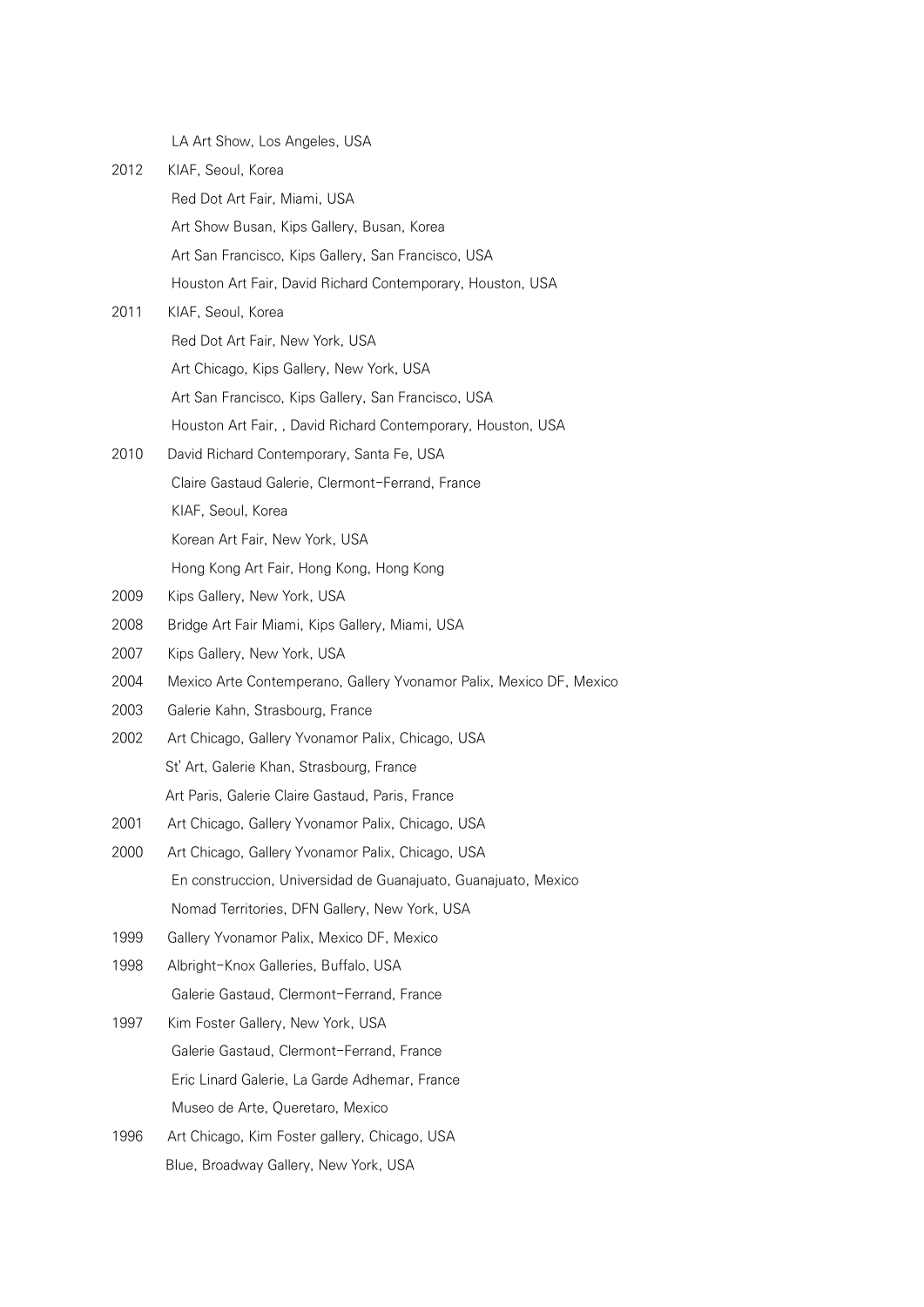| 1995 | Galerie Cocotier, St Etienne, France                                    |  |
|------|-------------------------------------------------------------------------|--|
|      | Centre Europeen d'Action Artistiques Contemporaines, Strasbourg, France |  |

- 1994 Kim Foster Gallery, New York, USA Galerie Catherine Fletcher, Paris, France Foster-Peet Gallery, New York, USA
- 1993 Andover-White Gallery, New York, USA Galerie Athisma, Lyon, France Cavaliero/Navarra Fine Arts, New York, USA
- 1992 Cavaliero/Navarra Fine Arts, New York, USA Contemporary Works on Paper, Gallery Standhal, New York, USA Foster-Peet Gallery, New York, USA
- 1991 Cavaliero Fine Arts, New York, USA Salon de Montrouge, Paris, France Galerie Lucien Durand, Paris, France
- 1990 Galerie Lucien Durand, Paris, France
- 1989 Galerie Lucien Durand, Paris, France Galerie Jade, Colmar, France Chicago Art Fair, Galerie Jade, Chicago, USA
- 1988 Salon de Montrouge, Paris, France Galerie Lucien Durand, Paris, France
- 1987 Art Barn Association, Washington DC, USA LittleJohn-Smith Gallery, New York, USA Galerie Jade, Colmar, France
- 1986 LittleJohn-Smith Gallery, New York, USA
- 1985 Reynold Kerr Gallery, New York, USA
- 1984 Reynold Kerr Gallery, New York, USA
- 1983 Cavaliero Fine Arts, Kunstmess, Basel, Switzerland Galerie Bertin, Lyon, France
- 1982 Cavaliero Fine Arts, Kunstmess, Basel, Switzerland
- 1981 Gabrielle Bryers Gallery, New York, USA
- 1980 Gabrielle Bryers Gallery, New York, USA
- 1979 Katheryn Markel Gallery, New York, USA Haber-Theodore Gallery, New York, USA
- 1978 The Aldrich Museum of Contemporary Art, Ridgefield, USA
- 1977 Robert Friedus Gallery, New York, USA OIA, New York, USA
- 1976 Fine Art Gallery, New York, USA